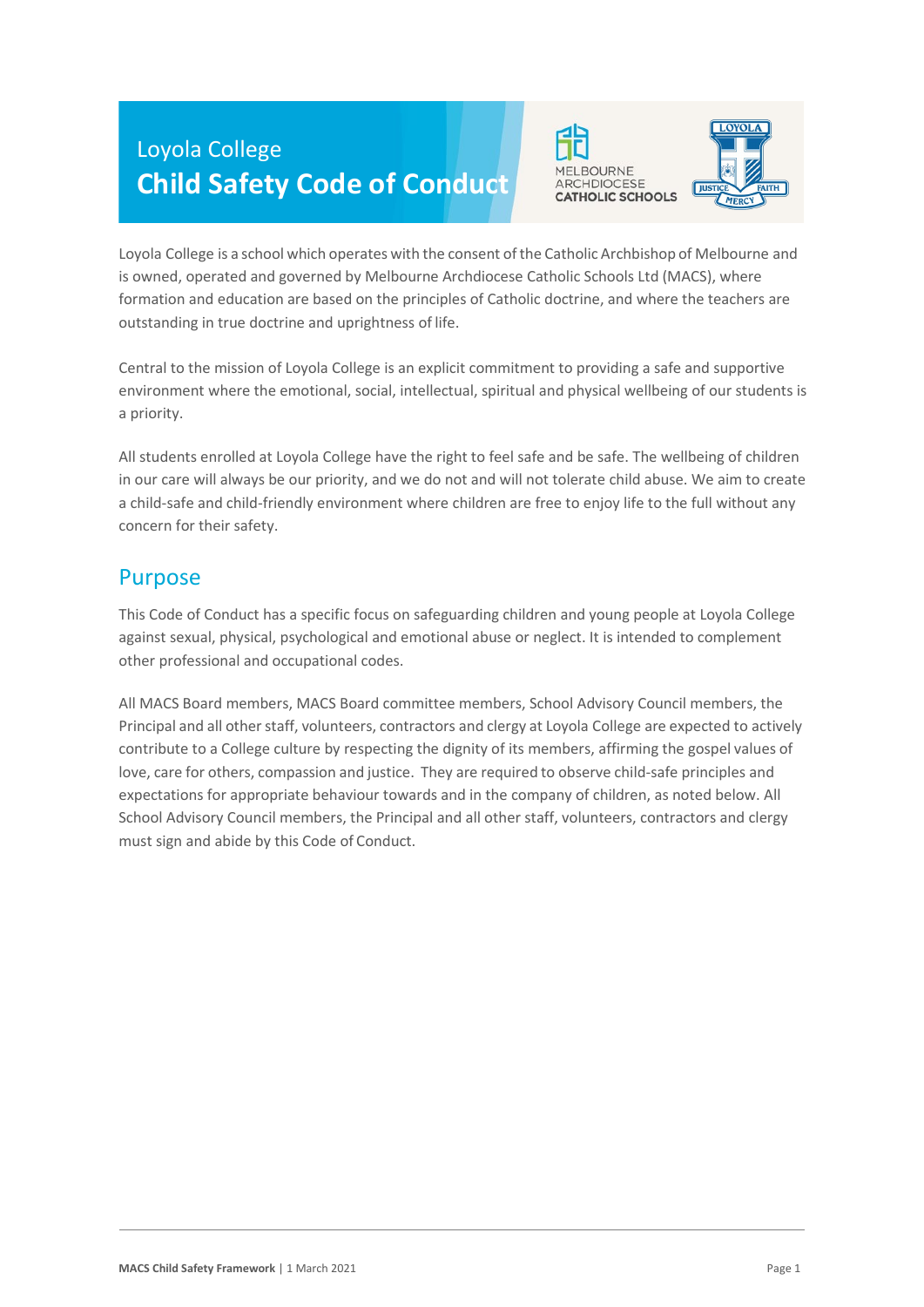# Acceptable behaviours

All MACS Board members, MACS Board committee members, School Advisory Council members, the Principal and all our other staff, volunteers, contractors and clergy at Loyola College are responsible for supporting the safety of children by:

- adhering to the College's child-safe policy and upholding the College's statement of commitment to child safety, at all times
- taking all reasonable steps to protect children from abuse
- treating everyone in the College community with respect
- listening and responding to the views and concerns of children particularly if they are telling you that they or another child has been abused or that they are worried about their safety/the safety of another child
- promoting the cultural safety, participation and empowerment of Aboriginal and Torres Strait Islander children (for example, by never questioning an Aboriginal or Torres Strait Islander child's self-identification)
- promoting the cultural safety, participation and empowerment of children with culturally and linguistically diverse backgrounds (for example, by having a zero-tolerance for discrimination)
- promoting the safety, participation and empowerment of children with a disability (for example, during personal care activities)
- ensuring as far as practicable that adults are not alone with a child
- reporting any allegations of child abuse to the College's leadership (or child safety officer if the College has appointed someone to thisrole)
- understanding and complying with all reporting obligations as they relate to mandatory reporting and reporting under the *Crimes Act 1958* (Vic.)
- reporting any child safety concerns to the College's leadership (or child safety officer if the College has appointed someone to this role)
- ensuring as quickly as possible that the child is safe if an allegation of child abuse is made
- reporting to the Victorian Institute of Teaching (VIT) any charges, committals for trial or convictions in relation to a sexual office by a registered teacher, orspecific allegations or concerns about a registered teacher.

## Unacceptable behaviours

All MACS Board members, MACS Board committee members, School Advisory Council members, the Principal and all our other staff, volunteers, contractors and clergy at Loyola College must not:

- ignore or disregard any suspected or disclosed child abuse
- develop any 'special'relationships with children that could be seen asfavouritism (for example, the offering of gifts or special treatment for specific children)
- exhibit behaviours with children which may be construed as unnecessarily physical (for example, inappropriate sitting on laps)
- put children at risk of abuse (for example, by locking doors)
- initiate unnecessary physical contact with children or do things of a personal nature that a child can do for themselves (for example, toileting or changing clothes)
- engage in open discussions of a mature or adult nature in the presence of children (for example, personal social activities)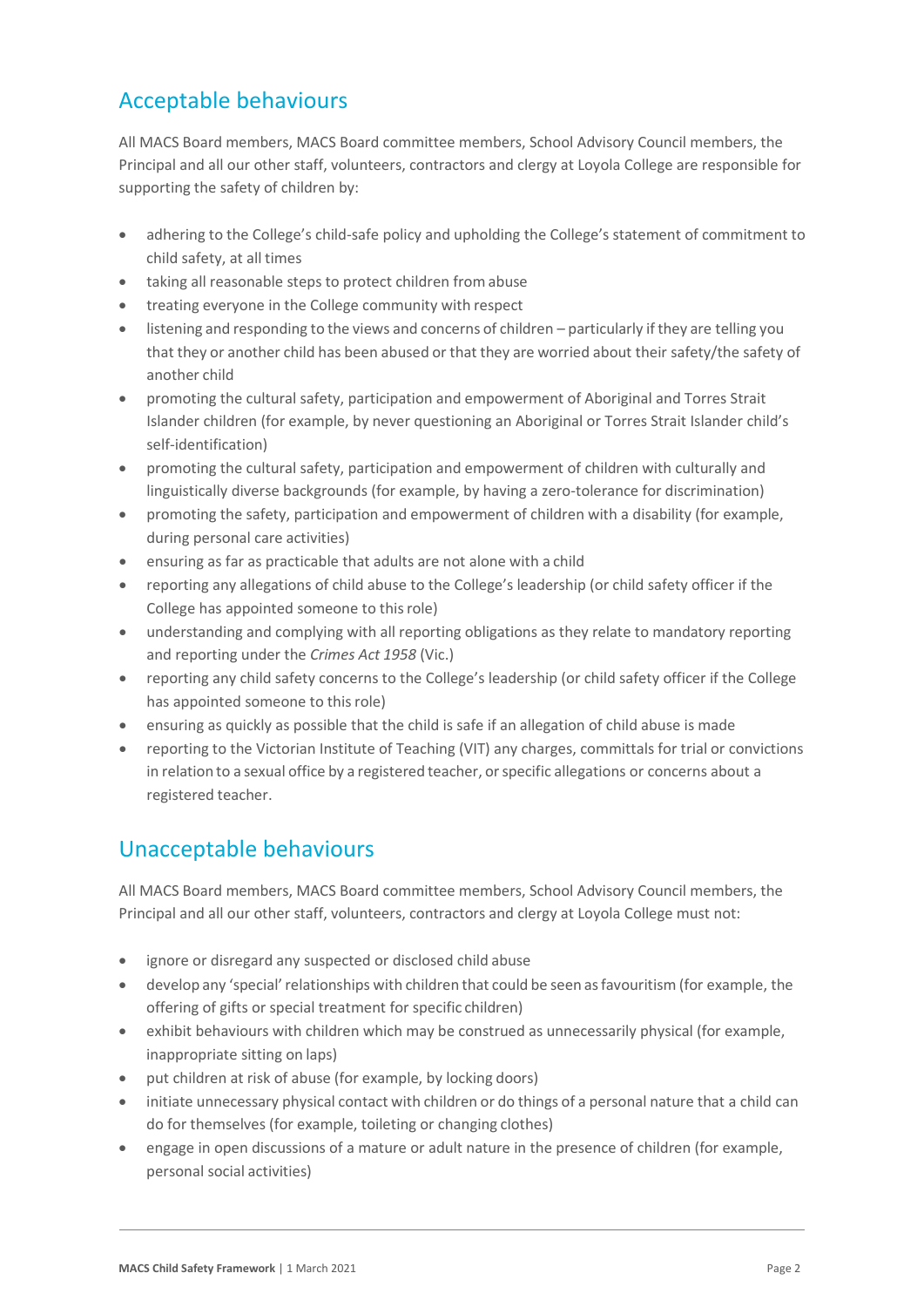- use inappropriate language in the presence of children
- express personal views on cultures, race or sexuality in the presence of children
- discriminate against any child, including because of age, gender, race, culture, vulnerability, sexuality, ethnicity or disability
- work with children while under the influence of alcohol or illegal drugs
- have contact with a child or their family outside College without the College leadership's or child safety officer's (if the College has appointed someone to this role) knowledge and/or consent orthe College governing authority's approval (for example, unauthorised after-hours tutoring, private instrumental/other lessons or sport coaching); accidental contact, such as seeing people in the street, is appropriate
- have any online contact with a child (including by social media, email, instant messaging etc.) or their family unless necessary (for example, providing families with eNewsletters or assisting students with their schoolwork)
- use any personal communication channels/devices such as a personal email account
- exchange personal contact details such as phone numbers, social networking sites or email addresses
- photograph or video a child without the consent of the parents or carers
- consume alcohol or drugs at the College or at College events in the presence of children.

## Teachers

Teachers are also required to abide by the principles relating to relationships with students as set out in the Victorian Teaching Profession's Code of Conduct published by the VIT. These principles include:

- knowing their students well, respecting their individual differences and catering for their individual abilities
- working to create an environment which promotes mutual respect
- modelling and engaging in respectful and impartial language
- protecting students from intimidation, embarrassment, humiliation and harm
- respecting a student's privacy in sensitive matters
- interacting with students without displaying bias or preference
- not violating or compromising the unique position that a teacher holds of influence and trust in their relationship with students.

#### Psychologists and College counsellors

In their dealings with students, psychologists and College counsellorsshould also take into account their professional obligations as set out in a code of ethics or practice to which they are bound, including because of their membership of:

- the Australian Health Practitioner Regulation Agency
- the Australian Counselling Association
- Speech Pathology Australia.